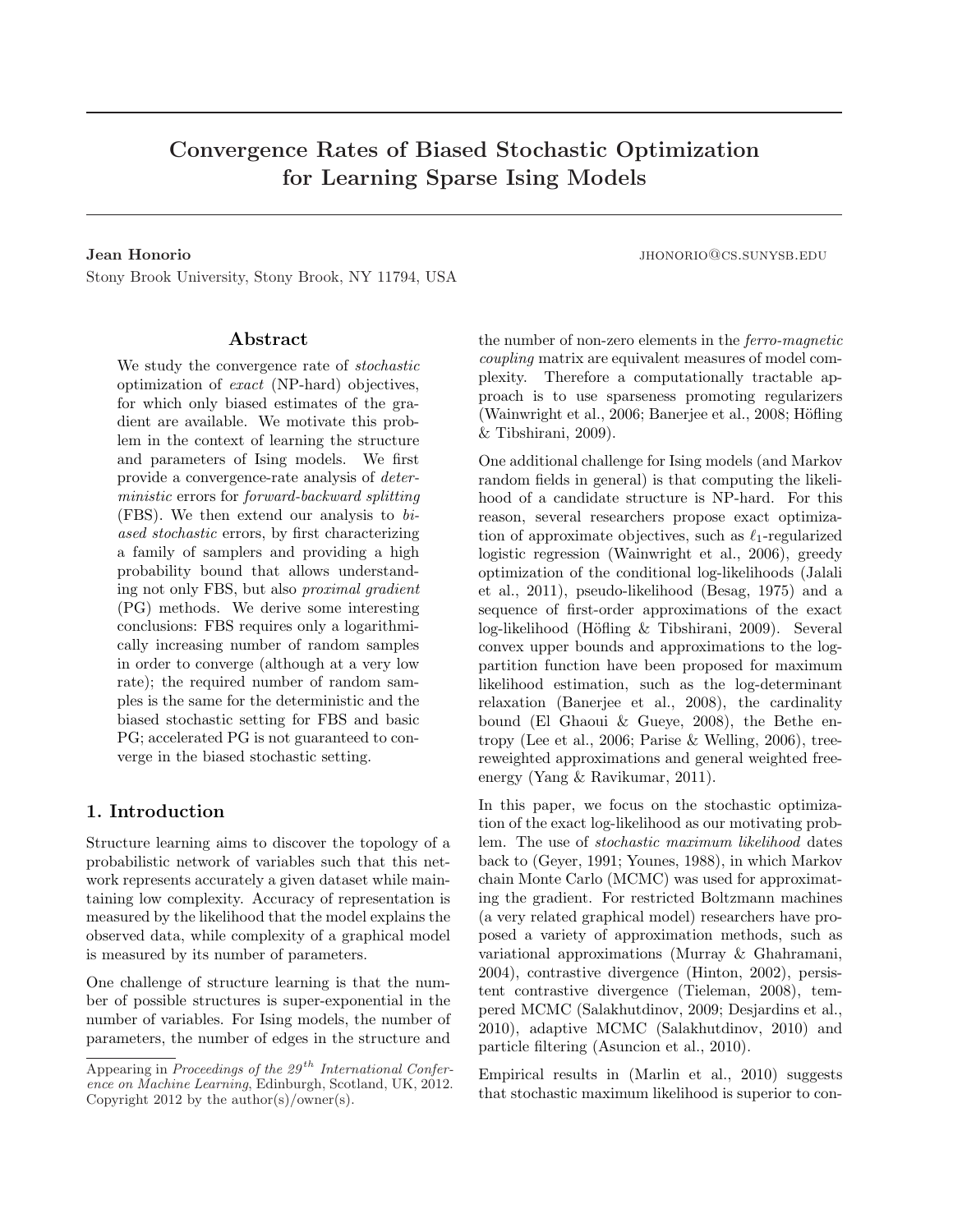trastive divergence, pseudo-likelihood, ratio matching and generalized score matching for learning restricted Boltzmann machines, in the sense that it produces a higher test set log-likelihood, and more consistent classification results across datasets.

Learning sparse Ising models leads to the use of stochastic optimization with biased estimates of the gradient. Most work in stochastic optimization assumes the availability of unbiased estimates (Duchi & Singer, 2009; Duchi et al., 2010; Hu et al., 2009; Nemirovski et al., 2009). Additionally, other researchers have analyzed convergence rates in the presence of deterministic errors that do not decrease over time (d'Aspremont, 2008; Baes, 2009; Devolder et al., 2011) and show convergence up to a constant level. Similarly, Devolder (2012) analyzed the case of stochastic errors with *fixed* bias and variance and show convergence up to a constant level.

Notable exceptions are the recent works of Schmidt et al. (2011); Friedlander & Schmidt (2011); Duchi et al. (2011). Schmidt et al. (2011) analyzed proximalgradient (PG) methods for deterministic errors of the gradient that decrease over time, for inexact projection steps and Lipschitz as well as strongly convex functions. In our work, we restrict our analysis to exact projection steps and do not assume strong convexity. Both assumptions are natural for learning sparse models under the  $\ell_1$  regularization. Friedlander & Schmidt (2011) provides convergence rates in expected value for PG with stochastic errors that decrease over time in expected value. Friedlander & Schmidt (2011) proposes a growing sample-size strategy for approximating the gradient, i.e. by picking an increasing number of training samples in order to better approximate the gradient. In contrast, our work is for NP-hard gradients and we provide bounds with high probability, by taking into account the bias and the variance of the errors. Duchi et al. (2011) analyzed mirror descent (a generalization that includes forward-backward splitting) and show convergence rates in expected value and with high probability with respect to the mixing time of the sampling distribution. We argue that practitioners usually terminate Markov chains before properly mixing, and therefore we motivate our analysis for a controlled increasing number of random samples.

Regarding our contribution in optimization, we provide a convergence-rate analysis of deterministic errors for three different flavors of forward-backward splitting (FBS): robust (Nemirovski et al., 2009), basic and random (Duchi & Singer, 2009). We extend our analysis to biased stochastic errors, by first characterizing a family of samplers (including importance sampling and

MCMC) and providing a high probability bound that is useful for understanding the convergence of not only FBS, but also PG (Schmidt et al., 2011). Our analysis shows the bias/variance term and allow to derive some interesting conclusions. First, FBS for deterministic or biased stochastic errors requires only a logarithmically increasing number of random samples in order to converge (although at a very low rate). More interestingly, we found that the required number of random samples is the same for the deterministic and the biased stochastic setting for FBS and basic PG. We also found that accelerated PG is not guaranteed to converge in the biased stochastic setting.

Regarding our contribution in structure learning, we show that the optimal solution of maximum likelihood estimation is bounded (to the best of our knowledge, this has not been shown before). Our analysis shows provable convergence guarantees for finite iterations and finite number of random samples. Note that while consistency in structure recovery has been established (e.g. Wainwright et al. (2006)), convergence rates of parameter learning for fixed structures is up to now unknown. Our analysis can be easily extended to Markov random fields with higher order cliques as well as parameter learning for fixed structures by using a  $\ell_2^2$  regularizer instead.

# 2. Our Motivating Problem

In this section, we introduce the problem of learning sparse Ising models and discuss its properties. Our discussion will motivate a set of bounds and assumptions for a more general convergence rate analysis.

#### 2.1. Problem Setup

An *Ising model* is a Markov random field on binary variables with pairwise interactions. It first arose in statistical physics as a model for the energy of a physical system of interacting atoms (Koller & Friedman, 2009). Formally, the probability mass function (PMF) of an Ising model parameterized by  $\boldsymbol{\theta} = (\mathbf{W}, \mathbf{b})$  is defined as:

$$
p_{\theta}(\mathbf{x}) = \frac{1}{\mathcal{Z}(\mathbf{W}, \mathbf{b})} e^{\mathbf{x}^{\mathrm{T}} \mathbf{W} \mathbf{x} + \mathbf{b}^{\mathrm{T}} \mathbf{x}} \tag{1}
$$

where the domain for the binary variables is  $x \in$  $\{-1,+1\}^N$ ,  $\mathbf{W} \in \mathbb{R}^{N \times N}$  is symmetric with zero diagonal,  $\mathbf{b} \in \mathbb{R}^N$  and partition function is defined as  $\mathcal{Z}(\mathbf{W}, \mathbf{b}) = \sum_{\mathbf{x}} e^{\mathbf{x}^T \mathbf{W} \mathbf{x} + \mathbf{b}^T \mathbf{x}}$ . For clarity of the convergence rate analysis, we also define  $\boldsymbol{\theta} \in \mathbb{R}^M$  where  $M = N^2$ .

In the physics literature,  $W$  and  $b$  are called *ferro*magnetic coupling and external magnetic field respec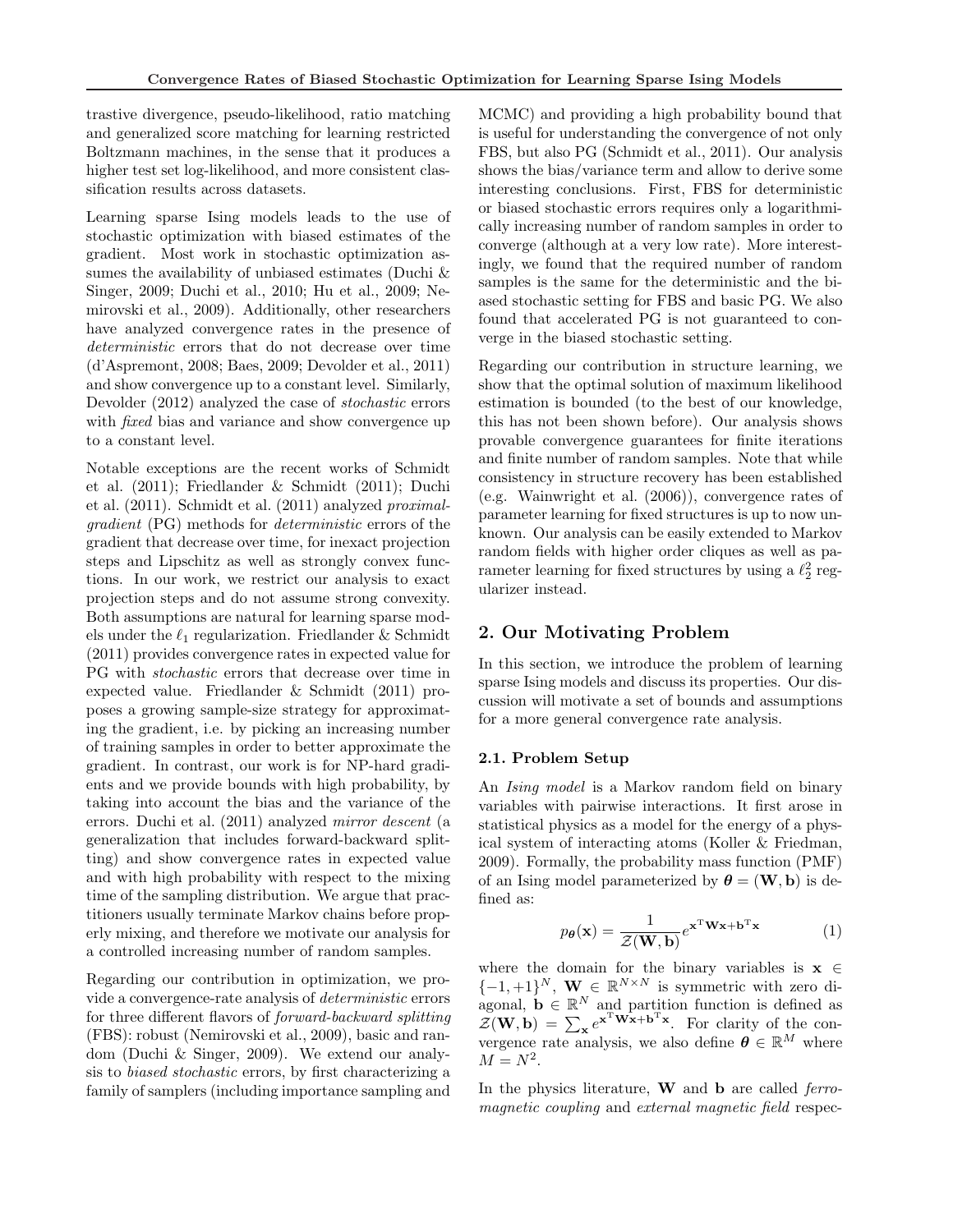tively. W defines the topology of the Markov random field, i.e. the graph  $\mathcal{G} = (\mathcal{V}, \mathcal{E})$  is defined as  $\mathcal{V} =$  $\{1, \ldots, N\}$  and  $\mathcal{E} = \{(n_1, n_2) \mid n_1 < n_2 \land w_{n_1 n_2} \neq 0\}.$ It is well known that, for an Ising model with arbitrary topology, computing the partition function  $\mathcal Z$  is NPhard (Barahona, 1982). It is also NP-hard to approximate  $Z$  with high probability and arbitrary precision (Chandrasekaran et al., 2008).

The number of edges  $|\mathcal{E}|$  or equivalently the cardinality (number of non-zero entries) of W is a measure of model complexity, and it can be used as a regularizer for maximum likelihood estimation. The main disadvantage of using such penalty is that it leads to a NP-hard problem, regardless of the computational complexity of the log-likelihood.

Next, we formalize the problem of finding a sparse Ising model by regularized maximum likelihood estimation. We replace the cardinality penalty by the  $\ell_1$ norm regularizer as in (Wainwright et al., 2006; Banerjee et al., 2008; Höfling  $&$  Tibshirani, 2009).

Given a complete dataset with  $T$  i.i.d. samples  $\mathbf{x}^{(1)}, \dots, \mathbf{x}^{(T)}$ , and a sparseness parameter  $\rho > 0$  the  $\ell_1$ -regularized maximum likelihood estimation for the Ising model in eq.(1) becomes:

$$
\min_{\mathbf{W},\mathbf{b}} \mathcal{L}(\mathbf{W},\mathbf{b}) + \mathcal{R}(\mathbf{W})
$$
\n(2)

where the negative (average) log-likelihood  $\mathcal{L}(\mathbf{W}, \mathbf{b}) =$  $-\frac{1}{T}$  $\tilde{c}$  $t_{t} \log p_{\theta}(\mathbf{x}^{(t)}) = \log \mathcal{Z}(\mathbf{W}, \mathbf{b}) - \langle \widehat{\mathbf{\Sigma}}, \mathbf{W} \rangle \widehat{\boldsymbol{\mu}}^{\mathrm{T}}$ **b**, the empirical second-order moment  $\widehat{\boldsymbol{\Sigma}}$  =  $\frac{1}{T}$  $\sum_{t} \mathbf{x}^{(t)} \mathbf{x}^{(t)}^{\mathrm{T}} - \mathbf{I}$ , the empirical first-order moment  $\widehat{\boldsymbol{\mu}} = \frac{1}{T}$  $\sum_{t} \mathbf{x}^{(t)}$  and the regularizer  $\mathcal{R}(\mathbf{W}) = \rho \|\mathbf{W}\|_1$ .

The objective function in eq. $(2)$  is convex, given the convexity of the log-partition function (Koller & Friedman, 2009), linearity of the scalar products and convexity of the non-smooth  $\ell_1$ -norm regularizer. As discussed before, computing the partition function  $\mathcal Z$  is NP-hard, and so is computing the objective function in eq. $(2)$ .

#### 2.2. Bounds

In what follows, we show boundedness of the optimal solution and the gradients of the maximum likelihood problem. Both are important ingredients for showing convergence and are largely used assumptions in optimization. In this paper, we follow the original formulation of the problem given in (Wainwright et al., 2006; Banerjee et al., 2008; Höfling  $&$  Tibshirani, 2009), which does not regularize b. We found interesting to show that this problem has bounds for  $\|\mathbf{b}^*\|_1$  unlike other stochastic optimization problems, e.g. SVMs (Shalev-Shwartz et al., 2007).

First, we make some observations that will help us derive our bounds. The empirical second-order moment  $\Sigma$  and first-order moment  $\hat{\mu}$  in eq.(2) are computed from binary variables in  $\{-1, +1\}$ , therefore  $\|\boldsymbol{\Sigma}\|_{\infty} \leq 1$  and  $\|\boldsymbol{\widehat{\mu}}\|_{\infty} \leq 1$ .

Assumption 1. It is reasonable to assume that the empirical first-order moment of every variable is not equal to  $-1$  (or  $+1$ ), since this would be equivalent to observe a constant value  $-1$  (or  $+1$ ) for such variables in every sample in the dataset, i.e.  $(\exists n)$   $|\hat{\mu}_n| = 1 \Leftrightarrow$  $(\forall t)$   $x_n^{(t)} = -1 \vee (\forall t)$   $x_n^{(t)} = 1$ . Therefore, we assume  $\|\widehat{\boldsymbol{\mu}}\|_{\infty} < 1 \Leftrightarrow (\forall n) - 1 < \widehat{\mu}_n < +1.$ 

Given those observations, we state our bounds in the following theorem. For clarity of the convergence rate analysis, we also define the bound  $D$  of the optimal solution.

**Theorem 2.** The optimal solution  $\boldsymbol{\theta}^* = (\mathbf{W}^*, \mathbf{b}^*)$  of the maximum likelihood problem in eq.(2) is bounded as follows:

i. 
$$
\|\mathbf{W}^*\|_1 \leq \frac{N \log 2}{\rho}
$$
  
\nii. 
$$
\|\mathbf{b}^*\|_1 \leq \frac{N \log 2(\rho + 1 + \|\hat{\boldsymbol{\Sigma}}\|_{\infty})}{\rho(1 - \|\hat{\boldsymbol{\mu}}\|_{\infty})}
$$
(3)  
\niii. 
$$
\|\boldsymbol{\theta}^*\|_2 \leq D
$$

where  $D^2 =$  $\left(\frac{N\log 2}{\rho}\right)$  $\int^{2} \left(1 + \left(\frac{\rho + 1 + \|\widehat{\boldsymbol{\Sigma}}\|_{\infty}}{1 - \|\widehat{\boldsymbol{\Omega}}\|}\right)\right)$  $1-\|\widehat{\boldsymbol{\mu}}\|_{\infty}$  $\langle 2 \rangle$ .

Proof Sketch. Claim i and ii follow from the fact that the function evaluated at  $(W^*, b^*)$  is less than at  $(0, 0)$ . Additionally, Claim i follows from nonnegativity of the negative log-likelihood in eq. $(2)$ , while Claim ii follows from non-negativity of the regularizer and from Assumption 1. Claim iii follows from norm inequalities and Claims i and ii.  $\Box$ 

(Please, see Appendix C for detailed proofs.)

If we choose to add the regularizer  $\rho \|\mathbf{b}\|_1$  in eq.(2), it is easy to conclude that  $\|\mathbf{W}^*\|_1 + \|\mathbf{b}^*\|_1 \le \frac{N \log 2}{\rho}$  as in Claim i of Theorem 2.

The gradient of the objective function of the maximum likelihood problem in eq.(2) is defined as:

i. 
$$
\partial \log Z / \partial \mathbf{W} = \mathbb{E}_{\mathcal{P}}[\mathbf{x}\mathbf{x}^{\mathrm{T}}]
$$
  
\nii.  $\partial \log Z / \partial \mathbf{b} = \mathbb{E}_{\mathcal{P}}[\mathbf{x}]$   
\niii.  $\partial \mathcal{L} / \partial \mathbf{W} = \partial \log Z / \partial \mathbf{W} - \hat{\mathbf{\Sigma}}$  (4)  
\niv.  $\partial \mathcal{L} / \partial \mathbf{b} = \partial \log Z / \partial \mathbf{b} - \hat{\boldsymbol{\mu}}$ 

where  $P$  is the probability distribution with PMF  $p_{\theta}(\mathbf{x})$ . The expression in eq.(4) uses the fact that  $p_{\theta}(\mathbf{x})$ . The expression in eq.(4) uses the fact the  $\mathbb{E}_{\mathcal{P}}[\mathbf{x}\mathbf{x}^T] = \sum_{\mathbf{x}} \mathbf{x} \mathbf{x}^T p_{\theta}(\mathbf{x})$  and  $\mathbb{E}_{\mathcal{P}}[\mathbf{x}] = \sum_{\mathbf{x}} \mathbf{x} p_{\theta}(\mathbf{x})$ .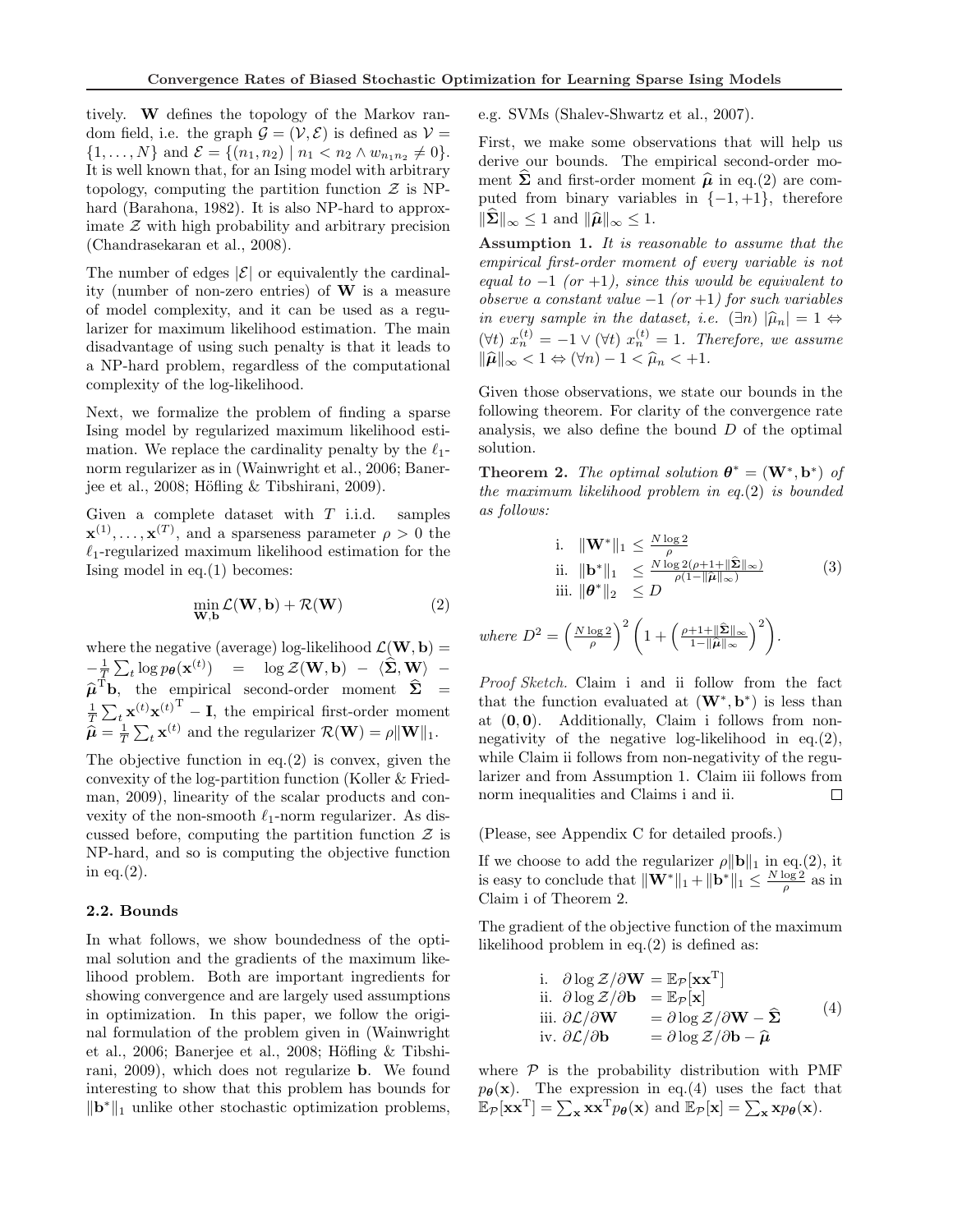It is well known that computing the gradients  $\partial \log \mathcal{Z}/\partial W$  and  $\partial \log \mathcal{Z}/\partial b$  is NP-hard. The complexity results in (Chandrasekaran et al., 2008) imply that approximating those gradients with high probability and arbitrary precision is also NP-hard.

Next, we state some properties of the gradient of the exact log-likelihood. For clarity of the convergence rate analysis, we also define the Lipschitz constant G.

Lemma 3. The objective function of the maximum likelihood problem in eq.(2) has the following Lipschitz continuity properties:

i. 
$$
\|\partial \log \mathcal{Z}/\partial \mathbf{W}\|_{\infty}
$$
,  $\|\partial \log \mathcal{Z}/\partial \mathbf{b}\|_{\infty} \le 1$   
\nii.  $\|\partial \mathcal{L}/\partial \mathbf{W}\|_{\infty} \le 1 + \|\hat{\mathbf{\Sigma}}\|_{\infty}$   
\niii.  $\|\partial \mathcal{L}/\partial \mathbf{b}\|_{\infty} \le 1 + \|\hat{\boldsymbol{\mu}}\|_{\infty}$   
\niv.  $\|\partial \mathcal{R}/\partial \mathbf{W}\|_{\infty} \le \rho$   
\nv.  $\|\partial \mathcal{L}/\partial \boldsymbol{\theta}\|_{2}$ ,  $\|\partial \mathcal{R}/\partial \boldsymbol{\theta}\|_{2} \le G$  (5)

where  $G^2 = N^2 \max((1 + ||\hat{\Sigma}||_{\infty})^2 + \frac{1}{N}(1 + ||\hat{\mu}||_{\infty})^2, \rho^2)$ .

Proof Sketch. Claims i to iii follow from the fact that the terms  $\partial \log \mathcal{Z}/\partial \mathbf{W}$  and  $\partial \log \mathcal{Z}/\partial \mathbf{b}$  in eq.(4) are the second and first-order moment of binary variables in  $\{-1, +1\}$ . Claim iv follows from the definition of subgradients. Claim v follows from norm inequalities and Claims ii to iv.  $\Box$ 

# 2.3. Approximating the Gradient of the Log-Partition Function

Suppose one wants to evaluate the expression  $\mathbb{E}_{\mathcal{P}}[xx^T]$ in eq.(4) which is the gradient of the log-partition function. Let assume we know the distribution  $p_{\theta}(\mathbf{x})$  up to a constant factor, i.e.  $p'_{\theta}(\mathbf{x}) = e^{\mathbf{x}^{\mathrm{T}} \mathbf{W} \mathbf{x} + \mathbf{b}^{\mathrm{T}} \mathbf{x}}$ . Importance sampling draws S samples  $\mathbf{x}^{(1)}, \dots, \mathbf{x}^{(S)}$  from a trial distribution with PMF  $q(\mathbf{x})$ , calculates the importance weights  $\alpha^{(s)} = p'_{\theta}(\mathbf{x}^{(s)})/q(\mathbf{x}^{(s)})$  and produces the estimate  $(\sum_{s} \alpha^{(s)} \mathbf{x}^{(s)} \mathbf{x}^{(s)}^{\mathrm{T}})/\sum_{s} \alpha^{(s)}$ . On the other hand, MCMC generates S samples  $\mathbf{x}^{(1)}, \dots, \mathbf{x}^{(S)}$  from the distribution  $p_{\theta}(\mathbf{x})$  based on constructing a Markov chain whose stationary distribution is  $p_{\theta}(\mathbf{x})$ . Thus, the estimate becomes  $\frac{1}{S}$  $\sum_s \mathbf{x}^{(s)} \mathbf{x}^{(s)T}$ .

In what follows, we characterize a family of samplers that includes importance sampling and MCMC as shown in (Peskun, 1973; Liu, 2001).

Definition 4.  $A(B, V, S, D)$ -sampler takes S random samples from a distribution  $Q$  and produces biased estimates of the gradient of the log-partition function  $\partial \log Z/\partial \theta + \xi$ , with error  $\xi$  that has bias and variance:

i. 
$$
\mathbb{E}_{\mathcal{Q}}[\|\boldsymbol{\xi}\|_2] \leq \frac{B}{S} + \mathcal{O}(\frac{1}{S^2})
$$
  
ii. 
$$
\mathbb{V}\text{ar}_{\mathcal{Q}}[\|\boldsymbol{\xi}\|_2] \leq \frac{V}{S} + \mathcal{O}(\frac{1}{S^2})
$$
(6)

for  $B \geq 0, V \geq 0$  and  $(\forall \theta)$   $\|\theta\|_2 \leq D$ .

Note that a  $(B, V, S, D)$ -sampler is asymptotically unbiased with asymptotically vanishing variance, i.e.  $S \to +\infty \Rightarrow \frac{B}{S} \to 0 \wedge \frac{V}{S} \to 0$ . Unfortunately, analytical approximations of the constants  $B$  and  $V$  are difficult to obtain even for specific classes, e.g. Ising models. The theoretical analysis implies that such constants B and V exist (Peskun, 1973; Liu, 2001) for importance sampling and MCMC. We argue that this apparent disadvantage does not diminish the relevance of our analysis, since we can reasonably expect that more refined samplers lead to lower  $B$  and  $V$ .

Note that Definition 4 does not contradict the complexity results in (Chandrasekaran et al., 2008) that show that it is likely impossible to approximate  $\mathcal Z$ (and therefore its gradient) with probability greater than  $1 - \delta$  and arbitrary precision  $\varepsilon$  in time polynomial in  $\log \frac{1}{\delta}$  and  $\frac{1}{\varepsilon}$ . Definition 4 assumes biasedness and a polynomial decay instead of an exponential decay (which is a more stringent condition) and cannot be used to derive two-sided high probability bounds that are both  $\mathcal{O}(\log \frac{1}{\delta})$  and  $\mathcal{O}(\frac{1}{S})$ . Therefore, Definition 4 cannot be used to obtain polynomial-time algorithms as the ones considered in (Chandrasekaran et al., 2008).

Assumption 5. It is reasonable to assume that the estimates of the gradient of the log-partition function are inside  $[-1; +1]$  since they are approximations of the second and first-order moment of binary variables in  $\{-1, +1\}$ . Furthermore, it is straightforward to enforce Lipschitz continuity (condition i of Lemma 3) for any sampler (e.g. importance sampling, MCMC or any conceivable method) by limiting its output to be inside  $[-1; +1]$ . More formally, we have:

i. 
$$
\|\partial \log \mathcal{Z}/\partial \theta + \xi\|_{\infty} \le 1
$$
  
ii.  $\|\partial \mathcal{L}/\partial \theta + \xi\|_{2} \le G$  (7)

### 3. Biased Stochastic Optimization

In this section, we analyze the convergence rates of forward-backward splitting. Our results apply to any problem that fulfills the following largely used assumptions in optimization:

- the objective function is composed by a smooth function  $\mathcal{L}(\theta)$  and non-smooth regularizer  $\mathcal{R}(\theta)$
- the optimal solution is bounded, i.e.  $\|\boldsymbol{\theta}^*\|_2 \leq D$
- each visited point is at a bounded distance from the optimal solution, i.e.  $(\forall k)$   $\|\boldsymbol{\theta}^{(k)} - \boldsymbol{\theta}^*\|_2 \leq D$
- both  $\mathcal L$  and  $\mathcal R$  are Lipschitz continuous, i.e.  $\|\partial \mathcal{L}/\partial \boldsymbol{\theta}\|_2$ ,  $\|\partial \mathcal{R}/\partial \boldsymbol{\theta}\|_2 \leq G$
- the non-smooth regularizer vanishes at zero, i.e.  $\mathcal{R}(\mathbf{0}) = 0$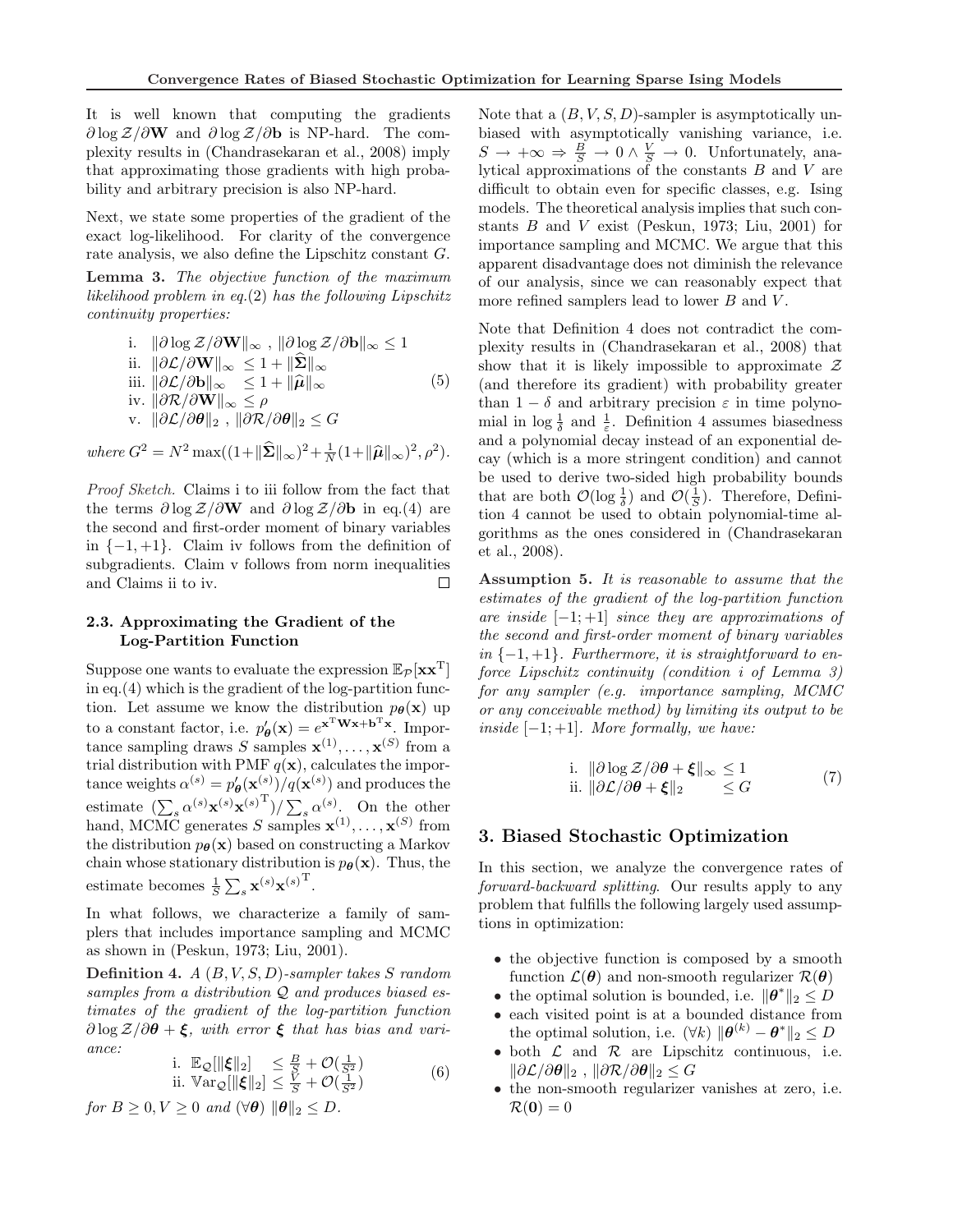We additionally require that the errors do not change the Lipschitz continuity properties, i.e.  $\frac{\partial \mathcal{L}}{\partial \theta}$  +  $\vert \boldsymbol{\xi} \vert \vert_2 \leq G$  (as discussed in Assumption 5).

#### 3.1. Algorithm

We analyze forward-backward splitting (Duchi & Singer, 2009) for deterministic as well as biased stochastic errors, for non-increasing step sizes of the form  $\eta_k \in \mathcal{O}(\frac{1}{k^r})$  for  $0 < r < 1$ . This method is equivalent to basic proximal gradient (Schmidt et al., 2011) for  $r = 0$  (constant step size). We point out that FBS has  $\mathcal{O}(\frac{1}{\sqrt{2}})$  $\frac{1}{\overline{K}}$ ) convergence for  $r = \frac{1}{2}$ , while basic PG has  $\mathcal{O}(\frac{1}{K})$  convergence, and accelerated PG has  $\mathcal{O}(\frac{1}{K^2})$  convergence. Thus, PG methods have faster convergence but they are more sensitive to errors.

FBS performs gradient descent steps for the smooth part of the objective function, and (closed form) projection steps for the non-smooth part. Here we assume that at each iteration  $k$ , we approximate the gradient with some (deterministic or biased stochastic) error  $\xi^{(k)}$ . For our objective function in eq.(2), one iteration of the algorithm is equivalent to:

i. 
$$
\theta^{(k+\frac{1}{2})} = \theta^{(k)} - \eta_k(\mathbf{g}_{\mathcal{L}}^{(k)} + \boldsymbol{\xi}^{(k)})
$$
  
ii. 
$$
\theta^{(k+1)} = \arg \min_{\theta} (\frac{1}{2} || \boldsymbol{\theta} - \boldsymbol{\theta}^{(k+\frac{1}{2})} ||_2^2 + \eta_{k+1} \mathcal{R}(\boldsymbol{\theta}))
$$
(8)

where  $\mathbf{g}_{\mathcal{L}}^{(k)} = \frac{\partial \mathcal{L}}{\partial \theta}(\theta^{(k)})$ , and  $\boldsymbol{\xi}^{(k)}$  is the error in the gradient approximation. Step ii is a projection step for the non-smooth regularizer  $\mathcal{R}(\theta)$ . For the regularizer in our motivating problem  $\mathcal{R}(\mathbf{W}) = \rho \|\mathbf{W}\|_1$ , Step ii decomposes into  $N^2$  independent *lasso* problems.

## 3.2. Convergence Rates for Deterministic Errors

In what follows, we analyze three different flavors of forward-backward splitting: robust which outputs the weighted average of all visited points by using the step sizes as in robust stochastic approximation (Nemirovski et al., 2009), basic which outputs the average of all visited points as in (Duchi & Singer, 2009), or random which outputs a point chosen uniformly at random from the visited points. Here we assume that at each iteration  $k$ , we approximate the gradient with some deterministic error  $\xi^{(k)}$ . Our results in this subsection will allow us to draw some conclusions regarding not only FBS but also proximal gradient.

In order to make our bounds more general for different choices of step size  $\eta_k \in \mathcal{O}(\frac{1}{k^r})$  for some  $0 < r < 1$ , we use generalized harmonic numbers  $H_{r,K} = \sum_{k=1}^{K} \frac{1}{k^r}$ and therefore  $H_{0,K} = K$ ,  $H_{r,K} \approx \frac{K^{1-r}}{1-r}$  for  $0 < r < 1$ ,  $H_{1,K} \approx \log K$  and  $H_{r,K} \approx \frac{1-K^{1-r}}{r-1}$  for  $r > 1$ .

Additionally, we define a weighted error term that will be used for our analysis of deterministic as well as biased stochastic errors. Given a sequence of errors  $\xi^{(1)}, \ldots, \xi^{(K)}$  and a set of arbitrary weights  $\gamma_k$  such  $\zeta^{\gamma}, \ldots, \zeta^{\gamma}$  and a set of arbitrary weights<br>that  $\sum_{k} \gamma_k = 1$ , the error term is defined as:

$$
A_{\gamma,\xi} \equiv \sum_{k} \gamma_k \|\xi^{(k)}\|_2 \tag{9}
$$

First, we show the convergence rate of robust FBS.

Theorem 6. For a sequence of deterministic errors  $\boldsymbol{\xi}^{(1)}, \dots, \boldsymbol{\xi}^{(K)},$  step size  $\eta_k = \frac{\beta}{Gk^r}$  for  $0 < r < 1$ , initial point  $\boldsymbol{\theta}^{(1)} = \mathbf{0}$ , the objective function evaluated at the weighted average of all visited points converges to the optimal solution with rate:

$$
\mathcal{L}(\overline{\theta}) + \mathcal{R}(\overline{\theta}) - \mathcal{L}(\theta^*) - \mathcal{R}(\theta^*) \le \pi_{\eta}(K) \le \frac{D^2 G}{2\beta H_{r,K}} + 2DA_{\gamma,\xi} + \frac{4\beta G H_{2r,K}}{H_{r,K}}
$$
\n(10)

where  $\overline{\theta}$  =  $\frac{\sum_{k}\eta_{k}\boldsymbol{\theta}^{(k)}}{\sum_{k}\eta_{k}},$  the weighted average regret  $\pi_{\eta}(K) =$  $\sum_{k} \eta_k(\mathcal{L}(\boldsymbol{\theta}^{(k)}) + \mathcal{R}(\boldsymbol{\theta}^{(k)}))$  $\frac{L^{k}(\theta^{(k)})+R(\theta^{(k)}))}{L^{k}}-\mathcal{L}(\theta^{*})-\mathcal{R}(\theta^{*}), \ the$ error term  $A_{\gamma,\xi}$  is defined as in eq.(9), and the error weights  $\gamma_k = \frac{1/k^r}{H_{\text{max}}}$  $\frac{1/k^r}{H_{r,K}}$  such that  $\sum_k \gamma_k = 1$ .

*Proof Sketch.* By Jensen's inequality  $\mathcal{L}(\overline{\theta}) + \mathcal{R}(\overline{\theta}) \leq$  $\stackrel{1}{\leftarrow}$  $\frac{1}{k} \eta_k(\mathcal{L}(\boldsymbol{\theta}^{(k)}) + \mathcal{R}(\boldsymbol{\theta}^{(k)}))/\sum$  $_{k}\eta_{k}$ . Then we apply a technical lemma for bounding consecutive steps (Please, see Appendix B).  $\Box$ 

Second, we show the convergence rate of basic FBS.

Theorem 7. For a sequence of deterministic errors  $\boldsymbol{\xi}^{(1)}, \dots, \boldsymbol{\xi}^{(K)},$  step size  $\eta_k = \frac{\beta}{Gk^r}$  for  $0 < r < 1$ , initial point  $\boldsymbol{\theta}^{(1)} = \mathbf{0}$ , the objective function evaluated at the average of all visited points converges to the optimal solution with rate:

$$
\mathcal{L}(\overline{\theta}) + \mathcal{R}(\overline{\theta}) - \mathcal{L}(\theta^*) - \mathcal{R}(\theta^*) \leq \pi(K) \leq \frac{D^2 G(K+1)^r}{2\beta K} + 2^{1+r} D A_{\gamma,\xi} + \frac{2^{2+r} \beta G H_{r,K}}{K}
$$
\n(11)

where  $\overline{\theta}$  =  $\sum_k \boldsymbol{\theta}^{(k)}$ where  $\overline{\theta} = \frac{\sum_{k} \theta^{k-j}}{K}$ , the average regret  $\pi(K) = \frac{\sum_{k} (\mathcal{L}(\theta^{(k)}) + \mathcal{R}(\theta^{(k)}))}{K} - \mathcal{L}(\theta^{*}) - \mathcal{R}(\theta^{*})$ , the error term  $A_{\gamma,\xi}$  is defined as in eq.(9), and the error weights  $A_{\gamma,\xi}$  is defined as in eq.(9),<br>  $\gamma_k = \frac{1}{K}$  such that  $\sum_k \gamma_k = 1$ .

*Proof Sketch.* By Jensen's inequality  $\mathcal{L}(\overline{\theta}) + \mathcal{R}(\overline{\theta}) \leq$  $\stackrel{1}{\leftarrow}$  $\kappa (\mathcal{L}(\boldsymbol{\theta}^{(k)}) + \mathcal{R}(\boldsymbol{\theta}^{(k)}))/K$ . Then we apply a technical lemma for bounding consecutive steps (Please, see Appendix B). П

Finally, we show the convergence rate of random FBS.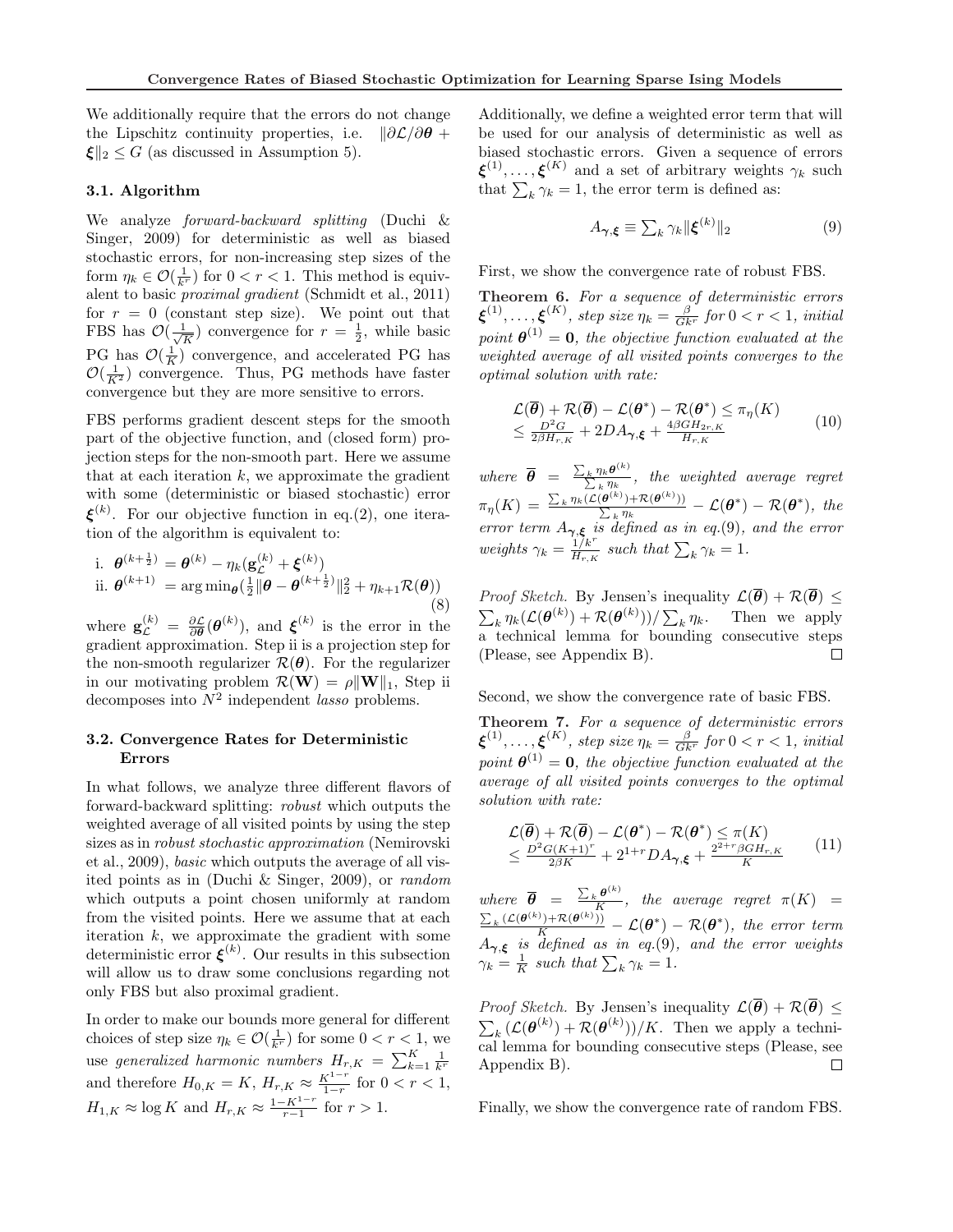Theorem 8. For a sequence of deterministic errors  $\boldsymbol{\xi}^{(1)}, \ldots, \boldsymbol{\xi}^{(K)},$  step size  $\eta_k = \frac{\beta}{Gk^r}$  for  $0 < r < 1,$  initial point  $\boldsymbol{\theta}^{(1)} = \boldsymbol{0}$  and some confidence parameter  $0 < \varepsilon <$ 1, the objective function evaluated at a point k chosen uniformly at random from the visited points converges, with probability at least  $1 - \varepsilon$ , to the optimal solution with rate:

$$
\mathcal{L}(\boldsymbol{\theta}^{(k)}) + \mathcal{R}(\boldsymbol{\theta}^{(k)}) - \mathcal{L}(\boldsymbol{\theta}^*) - \mathcal{R}(\boldsymbol{\theta}^*)
$$
\n
$$
\leq \frac{1}{\varepsilon} \left( \frac{D^2 G (K+1)^r}{2\beta K} + 2^{1+r} D A_{\gamma,\xi} + \frac{2^{2+r} \beta G H_{r,K}}{K} \right) \tag{12}
$$

where the error term  $A_{\gamma,\xi}$  is defined as in eq.(9), and where the error term  $A_{\gamma,\xi}$  is defined as in eq.(x)<br>the error weights  $\gamma_k = \frac{1}{K}$  such that  $\sum_k \gamma_k = 1$ .

*Proof Sketch.* Since the distribution is uniform on  $k$ , the expected value of the objective function is equal to the average of the objective function evaluated at all visited points, i.e. the average regret  $\pi(K)$ . The final result follows from Markov's inequality and the upper bound of  $\pi(K)$  given in Theorem 7.  $\Box$ 

The convergence rates in Theorems 6, 7 and 8 lead to an error term  $A_{\gamma,\xi}$  that is linear, while the error term is quadratic in the analysis of proximal gradient (Schmidt et al., 2011). In basic PG, the error term can be written as:

$$
\frac{1}{K} \left( \sum_{k} \|\xi^{(k)}\|_{2} \right)^{2} = K(A_{\gamma,\xi})^{2} \tag{13}
$$

where the error weights  $\gamma_k = \frac{1}{K}$  such that  $\sum_k \gamma_k = 1$ . In accelerated PG, the error term can be written as:

$$
\frac{4}{(K+1)^2} \left(\sum_k k \|\xi^{(k)}\|_2\right)^2 = K^2 (A_{\gamma,\xi})^2 \tag{14}
$$

where the error weights  $\gamma_k = k / \binom{K}{2}$ ) so that  $\sum_{k} \gamma_k = 1$ .

Note that both PG methods contain terms  $K$  and  $K^2$ , which are not in our analysis. As noted in (Schmidt et al., 2011), errors have a greater effect on the accelerated method than on the basic method. This observation suggests that, unlike in the error-free case, accelerated PG is not necessarily better than the basic method due to a higher sensitivity to errors (Devolder et al., 2011).

Intuitively speaking, basic PG is similar to basic FBS in the sense that errors from all iterations have the same effect on the convergence rate, i.e.  $\gamma_k$  is constant. In robust FBS, errors in the last iterations have a lower effect on the convergence rate than errors in the beginning, i.e.  $\gamma_k$  is decreasing. In accelerated PG, errors in the last iterations have a bigger effect on the convergence rate than errors in the beginning, i.e.  $\gamma_k$ is increasing.

The analysis of Schmidt et al. (2011) for deterministic errors implies that in order to have convergence,

Table 1. Order of errors  $\|\boldsymbol{\xi}^{(k)}\|_2$  required to obtain convergence of the error term for the deterministic case: basic (PB) and accelerated (PA) proximal gradient, basic (FB) and robust (FR) forward-backward splitting.

| Method                                                    | $\overline{\text{Convergence}}$                                                                                                    |                                                                                                                                 |                                                                                                                                                                                      |                              |  |
|-----------------------------------------------------------|------------------------------------------------------------------------------------------------------------------------------------|---------------------------------------------------------------------------------------------------------------------------------|--------------------------------------------------------------------------------------------------------------------------------------------------------------------------------------|------------------------------|--|
|                                                           | for $K \rightarrow +\infty$ $\mathcal{O}(\frac{1}{\sqrt{K}})$                                                                      |                                                                                                                                 | $\big  \mathcal{O}(\frac{1}{K})$                                                                                                                                                     | $\mathcal{O}(\frac{1}{K^2})$ |  |
| PB                                                        | $\mathcal{O}(\frac{1}{k^{1/2+\epsilon}})\left[\mathcal{O}(\frac{1}{k^{3/4+\epsilon}})\right]\mathcal{O}(\frac{1}{k^{1+\epsilon}})$ |                                                                                                                                 |                                                                                                                                                                                      |                              |  |
| PA                                                        |                                                                                                                                    |                                                                                                                                 | $\mathcal{O}(\frac{1}{k^{1+\epsilon}})\left \mathcal{O}(\frac{1}{k^{5/4+\epsilon}})\right \mathcal{O}(\frac{1}{k^{3/2+\epsilon}})\left \mathcal{O}(\frac{1}{k^{2+\epsilon}})\right $ |                              |  |
| $\left  \text{FB}\left( r=\frac{1}{2}\right) \right $     | $\mathcal{O}(\frac{1}{\log k})$                                                                                                    | $\left \mathcal{O}\left(\frac{1}{k^{1/2+\epsilon}}\right)\right  \left \mathcal{O}\left(\frac{1}{k^{1+\epsilon}}\right)\right $ |                                                                                                                                                                                      |                              |  |
| $\left  \text{FR} \left( r = \frac{1}{2} \right) \right $ | $\mathcal{O}(\frac{1}{\log k})$                                                                                                    | $\left \mathcal{O}(\frac{1}{k^{1/2+\epsilon}})\right $                                                                          |                                                                                                                                                                                      |                              |  |

the errors must decrease at a rate  $\|\boldsymbol{\xi}^{(k)}\|_2 \in \mathcal{O}(\frac{1}{k^{1/2+\epsilon}})$ for some  $\epsilon > 0$  in the case of basic PG, and  $\mathcal{O}(\frac{1}{k^{1+\epsilon}})$ for accelerated PG. In contrast, our analysis of FBS show that we only need logarithmically decreasing errors  $\mathcal{O}(\frac{1}{\log k})$  in order to have convergence. Regarding  $\mathcal{O}(\frac{1}{\sqrt{2}})$  $\frac{1}{\sqrt{K}}$ ) convergence of the error term  $A_{\gamma,\xi}$ , basic and robust FBS requires errors  $\mathcal{O}(\frac{1}{k^{1/2+\epsilon}})$  (the minimum required for convergence in basic PG). Table 1 summarizes the requirements for different convergence rates of the error term  $A_{\gamma,\xi}$  of FBS as well as the error terms of basic PG in eq.(13) and accelerated PG in eq.(14).

For an informal (and incomplete) analysis of the results in (Schmidt et al., 2011) for biased stochastic optimization, consider each error bounded by its bias p and variance  $\|\boldsymbol{\xi}^{(k)}\|_2 \leq B/S_k + c\sqrt{V/S_k}$  for some  $c > 0$ and an increasing number of random samples  $S_k$  that allows to obtain decreasing errors. Without noting the possible need of "uniform convergence" of the bound for all K iterations (making c a function of  $K$ ), the number of random samples must increase (at least) at a rate that is quadratic of the rate of the errors. For instance, in order to have  $\mathcal{O}(\frac{1}{K})$  convergence, basic PG requires errors to be  $\mathcal{O}(\frac{1}{k^{1+\epsilon}})$  and therefore it would require (at least) an increasing number of random samples  $S_k \in \mathcal{O}(k^{2+\epsilon})$  for some  $\epsilon > 0$ . Accelerated PG would require (at least)  $S_k \in \mathcal{O}(k^{4+\epsilon})$  in order to obtain  $\mathcal{O}(\frac{1}{K^2})$  convergence. If we include the fact that c is a function of  $K$ , then the required number of random samples would be "worse than quadratic" of the required rate of the errors. Fortunately, a formal analysis in the next subsection shows that this is not the case for all methods except accelerated PG.

### 3.3. Bounding the Error Term for Biased Stochastic Optimization

In what follows, we focus in the analysis of stochastic errors in order to see if better convergence rates can be obtained than the ones informally outlined in the previous subsection. A formal analysis of the er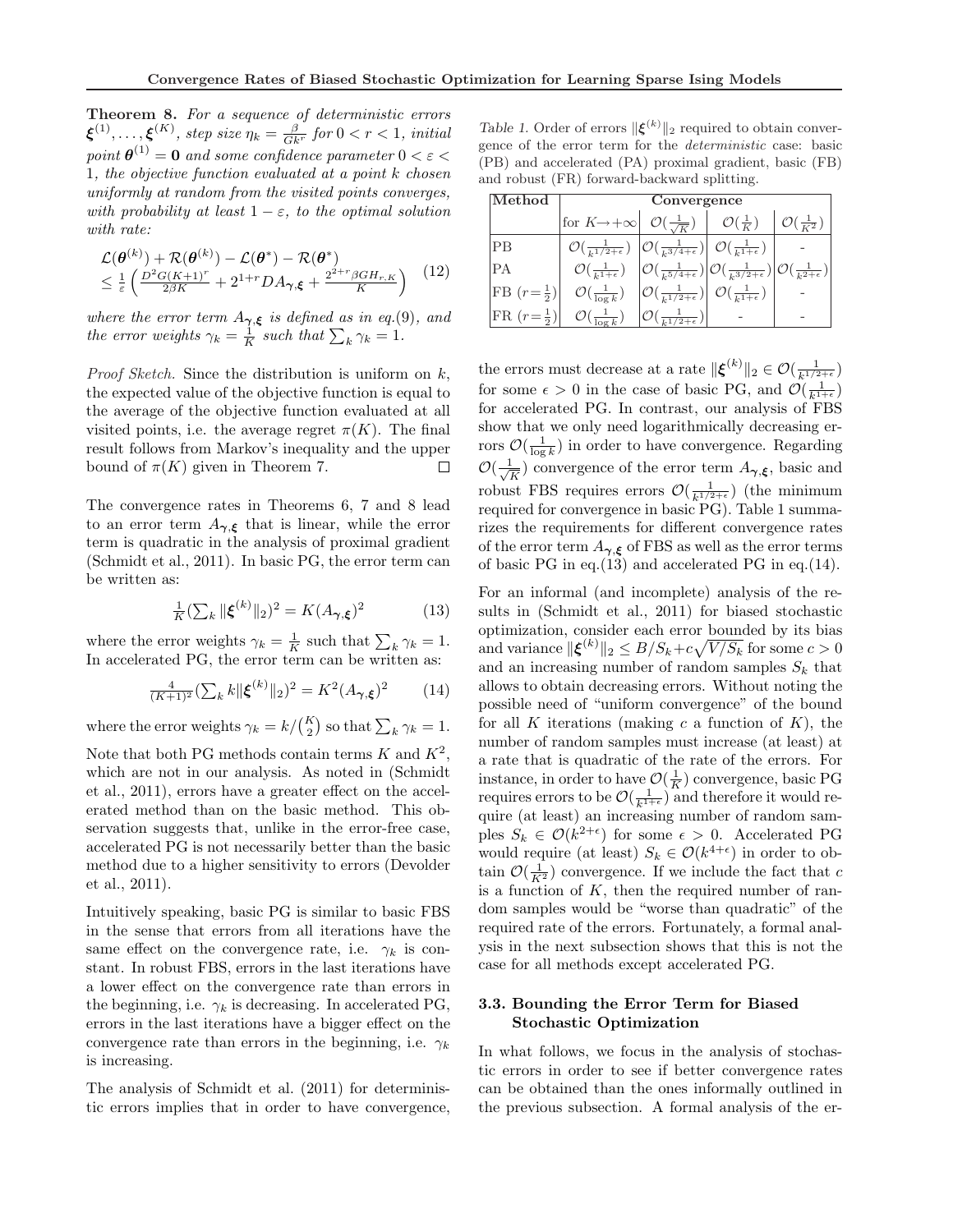ror terms show that forward-backward splitting for biased stochastic errors requires only a logarithmically increasing number of random samples in order to converge, i.e.  $S_k \in \mathcal{O}(\log k)$ . More interestingly, we found that the required number of random samples is the same for the deterministic and the biased stochastic setting for FBS and basic PG. On the negative side, we found that accelerated PG is not guaranteed to converge in the biased stochastic setting.

Next, we present our high probability bound for the error term for biased stochastic optimization. One way to bound the error term  $A_{\gamma,\xi}$  would be to rely on "uniform convergence" arguments, i.e. to bound the error of each iteration  $\|\boldsymbol{\xi}^{(k)}\|_2$  and then use the well-known union bound. We chose to bound the error term itself, by using the fact that errors become independent (but not identically distributed) conditioned to the parameters  $\boldsymbol{\theta}^{(1)}, \ldots, \boldsymbol{\theta}^{(K)}$ . We also allow for a different number of random samples  $S_k$  for each iteration  $k$ .

**Theorem 9.** Given  $K$   $(B, V, S_k, D)$ -samplers each producing estimates with an error  $\xi^{(k)}$ , and given a producing estimates with an error  $\xi^{\gamma}$ , and given a<br>set of arbitrary weights  $\gamma_k$  such that  $\sum_k \gamma_k = 1$ . For some confidence parameter  $0 < \delta < 1$ , with probability at least  $1 - \delta$ , the error term is bounded as follows:

$$
A_{\gamma,\xi} \le \lambda_1 + \frac{2\sqrt{M}}{3K} \log \frac{1}{\delta} + \sqrt{2\lambda_2 \log \frac{1}{\delta} + \frac{4M}{9K^2} \log^2 \frac{1}{\delta}}
$$
\nwhere the bias term  $\lambda_1 = \min(2\sqrt{M}, B \sum_k \frac{\gamma_k}{S_k})$  and  
the variance term  $\lambda_2 = \min(4M, V \sum_k \frac{\gamma_k^2}{S_k}).$ 

*Proof Sketch.* The bias and variance for each  $\|\boldsymbol{\xi}^{(k)}\|_2$ are bounded by  $\frac{B}{S_k}$  and  $\frac{V}{S_k}$  by Definition 4. By Lemma 3 and Assumption 5 we have  $\|\boldsymbol{\xi}^{(k)}\|_2 \leq 2\sqrt{M}$  which is the maximum bias, and its square is the maximum variance. By the definition of marginal distribution, we make  $\|\boldsymbol{\xi}^{(1)}\|_2, \ldots, \|\boldsymbol{\xi}^{(K)}\|_2$  independent (but not identically distributed) conditioned to the parameters  $\boldsymbol{\theta}^{(1)}, \ldots, \boldsymbol{\theta}^{(K)}$ . We then invoke Bernstein inequality for properly defined variables such that it applies to the weighted average  $A_{\gamma,\xi}$ .  $\Box$ 

It is interesting to note what happens for a fixed number of random samples  $S_k \in \mathcal{O}(1)$ . In this case, the bias term  $\lambda_1 \in \mathcal{O}(1)$  and therefore FBS will not converge. For robust FBS, the variance term  $\lambda_2 \in \mathcal{O}(H_{2r,K}/(H_{r,K})^2)$  which for instance for  $r = \frac{1}{2}$  $\lambda_2 \in \mathcal{O}(H_{2r,K}/(H_{r,K})$  ) which for instance for  $\ell = \frac{1}{2}$ <br>we have  $\lambda_2 \in \mathcal{O}(\frac{\log K}{K})$ . For basic FBS, the variance term  $\lambda_2 \in \mathcal{O}(\frac{1}{K})$ . Therefore, for the constant number of random samples, the lack of convergence of FBS is explained only by the bias of the sampler and not its variance.

Table 2. Random samples  $S_k$  required to obtain convergence of the error term for the biased stochastic case: basic (PB) and accelerated (PA) proximal gradient, basic (FB) and robust (FR) forward-backward splitting.

| Method                 | Convergence                     |                                                                          |                            |                              |  |
|------------------------|---------------------------------|--------------------------------------------------------------------------|----------------------------|------------------------------|--|
|                        | for $K \rightarrow +\infty$     | $\mathcal{O}(\frac{1}{\sqrt{K}})$                                        | $\mathcal{O}(\frac{1}{K})$ | $\mathcal{O}(\frac{1}{K^2})$ |  |
| <b>PB</b>              | $\mathcal{O}(k^{1/2+\epsilon})$ | $\left \mathcal{O}(k^{3/4+\epsilon})\right  \mathcal{O}(k^{1+\epsilon})$ |                            |                              |  |
| PА                     |                                 |                                                                          |                            |                              |  |
| FB $(r = \frac{1}{2})$ | $\mathcal{O}(\log k)$           | $\mathcal{O}(k^{1/2+\epsilon}) \mathcal{O}(k^{1+\epsilon})$              |                            |                              |  |
| $FR(r=\frac{1}{2})$    | $\mathcal{O}(\log k)$           | ${}^{\circ} \mathcal{O}(k^{1/2+\epsilon})$                               |                            |                              |  |

Table 2 summarizes the requirements for different convergence rates of the error term  $A_{\gamma,\xi}$  of FBS as well as the error terms of basic PG in eq.(13) and accelerated PG in eq.(14). Note that convergence for FBS is guaranteed for a logarithmically increasing number of random samples  $S_k \in \mathcal{O}(\log k)$ . Moreover, in order to obtain convergence rates of  $\mathcal{O}(\frac{1}{\sqrt{2}})$  $\frac{1}{\overline{K}}$ ) and  $\mathcal{O}(\frac{1}{K})$ , the required number of random samples is just the inverse of the required rate of the errors for the deterministic case, and not "worse than quadratic" as outlined in our informal analysis of the previous subsection.

One important conclusion from Theorem 9 is that the upper bound of the error term is  $\Omega(\frac{1}{K})$  independently of the bias term  $\lambda_1$  and the variance term  $\lambda_2$ . This implies that the error term is  $\mathcal{O}(\frac{1}{K})$  for any setting of error weights  $\gamma_k$  and number of random samples  $S_k$ . The main implication is that the error term in accelerated PG in eq.(14) is constant and therefore the accelerated method is not guaranteed to converge.

# 4. Experimental Results

We illustrate our theoretical findings with a small synthetic experiment  $(N = 15$  variables) since we want to report the log-likelihood at each iteration. We performed 10 repetitions. For each repetition, we generate edges in the ground truth model  $\mathbf{W}_q$  with a 50% density. The weight of each edge is generated uniformly at random from  $[-1; +1]$ . We set  $\mathbf{b}_q = \mathbf{0}$ . We finally generate a dataset of 50 samples. We used a "Gibbs sampler" by first finding the mean field distribution and then performing 5 Gibbs iterations. We used a step size factor  $\beta = 1$  and regularization parameter  $\rho = 1/16$ . We also include a two-step algorithm, by first learning the structure by  $\ell_1$ -regularized logistic regression (Wainwright et al., 2006) and then learning the parameters by using FBS with belief propagation for gradient approximation. We summarize our results in Figure 1.

Our experiments suggest that stochastic optimiza-